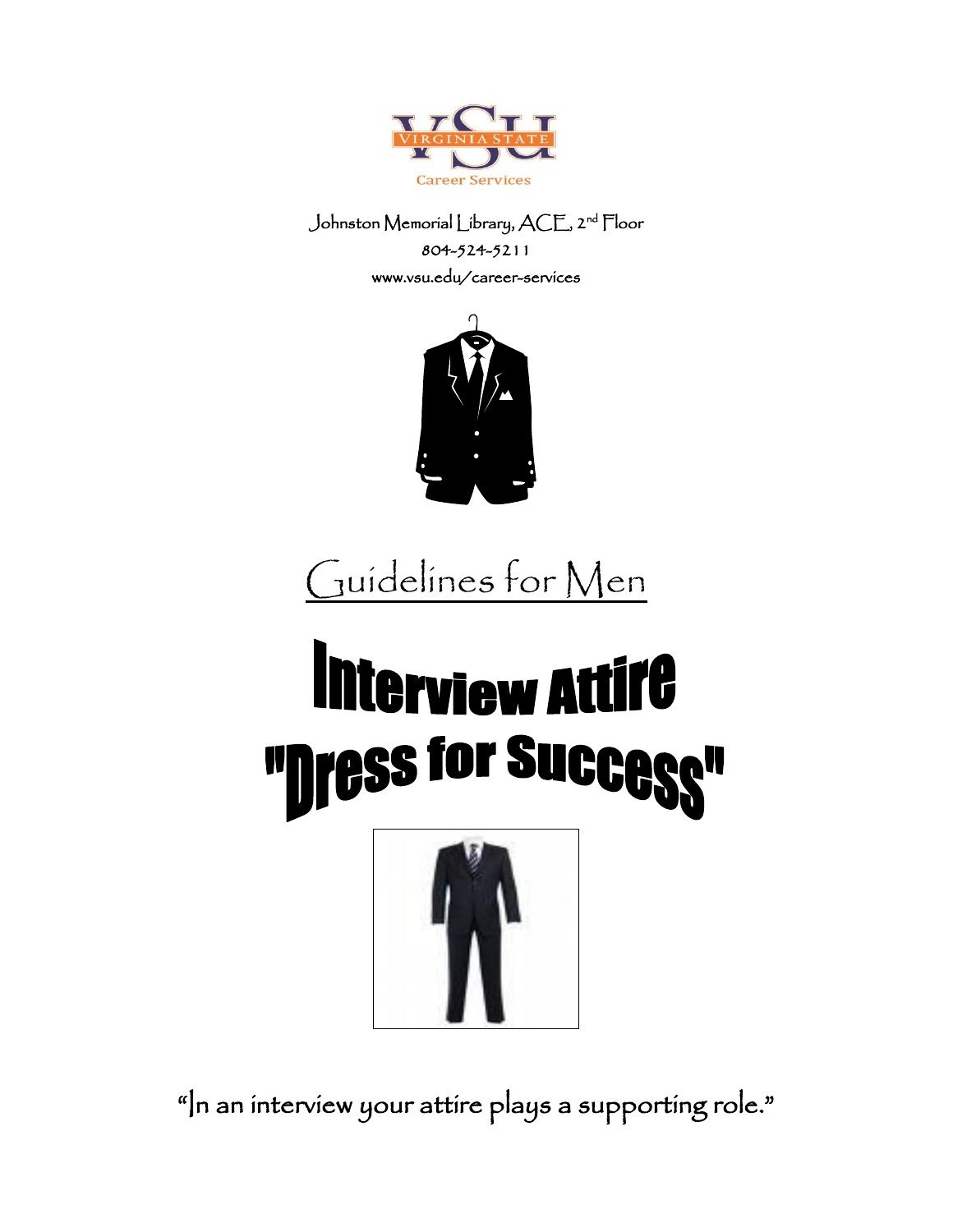## What your Clothes say about You!

In an interview your attire plays a supporting role.

Your conduct, your interpersonal skills and your ability to articulate intelligent and well thought out responses to questions are the most important elements.

Appropriate attire supports your image as a person who takes the interview process seriously and understands the nature of the industry in which you are trying to become employed.

Be aware that in some industries, customer contact and image presented to the customer is critical. In such industries, your attire will be judged more critically.

Your attire should be noticed as being appropriate and well-fitting, but it should not take center stage. If you are primarily remembered for your interview attire, this is probably because you made an error in judgment!

Dressing nicely and appropriately is a compliment to the person you meet, so if in doubt, err on the side of dressing better than you might need to.

Even if you are aware that employees of an organization dress casually on the job, dress up for the interview unless you are specifically told otherwise by the employer.

Never confuse an interview or business function with a social event. Don't dress for a party or a date.

#### Suit:

A two-piece matched suit is always the best and safest choice.

Conservative colors /fabric: Navy and dark gray — are safe. Other color trends may come and go, avoid the extremes. Solids or very subtle weave patterns or plaids are safest.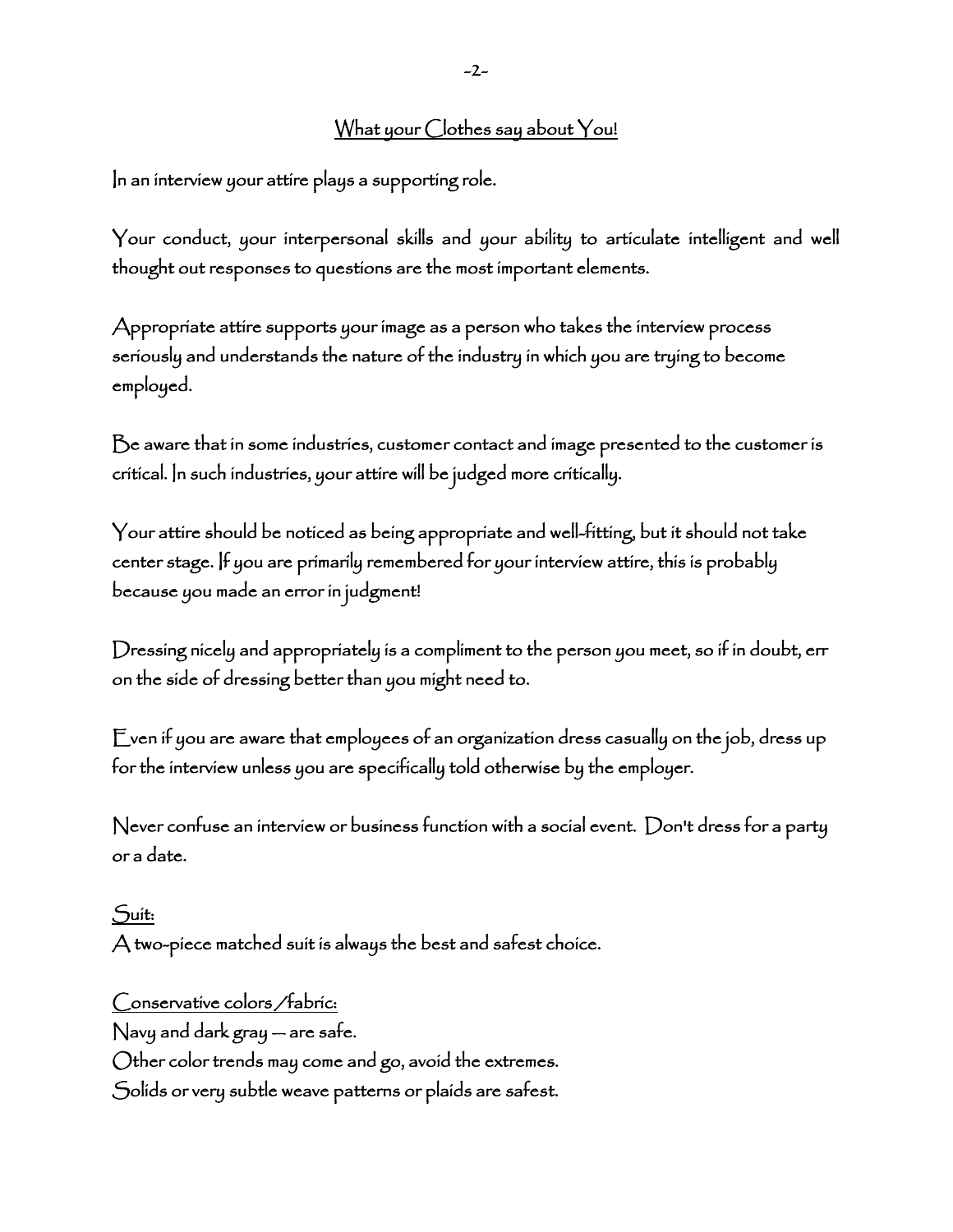## Specifics for Men

 $S$ uit:  $A$  two-piece suit is always the best and safest choice. Don't combine a suit jacket with pants that don't match.

Conservative colors/fabric: Navy and dark gray are safe and is the most conservative for men. Black for men is considered severe or overly formal, although it is common. Other trends may come and go, avoid the extremes. Choose a solid or very subtle weave pattern. Wool or wool blends ae the only acceptable fabrics for a conservative men's suit

Cost/quality: You are not expected to be able to afford the same clothing as a corporate CEO. Do invest in quality that will look appropriate during your first two or three years on the job. One good quality suit is sufficient for a job search if that is all your budget allows. You can vary your shirt and tie.

Ties: The styles come and go. Select good quality silk ties. Avoid fashion extremes, like character ties, in interviews. Notice what men wear at career fairs, at information sessions, and in industry.

Shirts: Long-sleeve shirts, even in summer. Choose white or light blue solid, or conservative stripes.

Socks: Dark sock, mid-calf length so no skin is visible when you sit down.

Shoes: Leather, lace-up or slip on business shoes, preferably black or cordovan. Invest in a good pair even if you don't wear them daily on the job, you'll need them for other occasions and you should expect to get lots of years out of good shoes.

Belt: Black or cordovan leather, to match your shoes.

Facial hair: If worn, should be well-groomed.

Jewelry: Wear a conservative watch. Remove earrings!

Fragrance: The safest advice is not to wear any fragrance for an interview.

Details: Everything should be clean and well pressed. Suits typically have tacking stitches to hold vents-on the jacket back and sleeves-in place before the garment is purchased. Cut them off if your retailer/tailor doesn't. And that tag stitched on the outside of your sleeve is not mean to stay there like a Tommy Hilfiger label-cut it off! Carefully inspect clothes for dangling threads, etc.